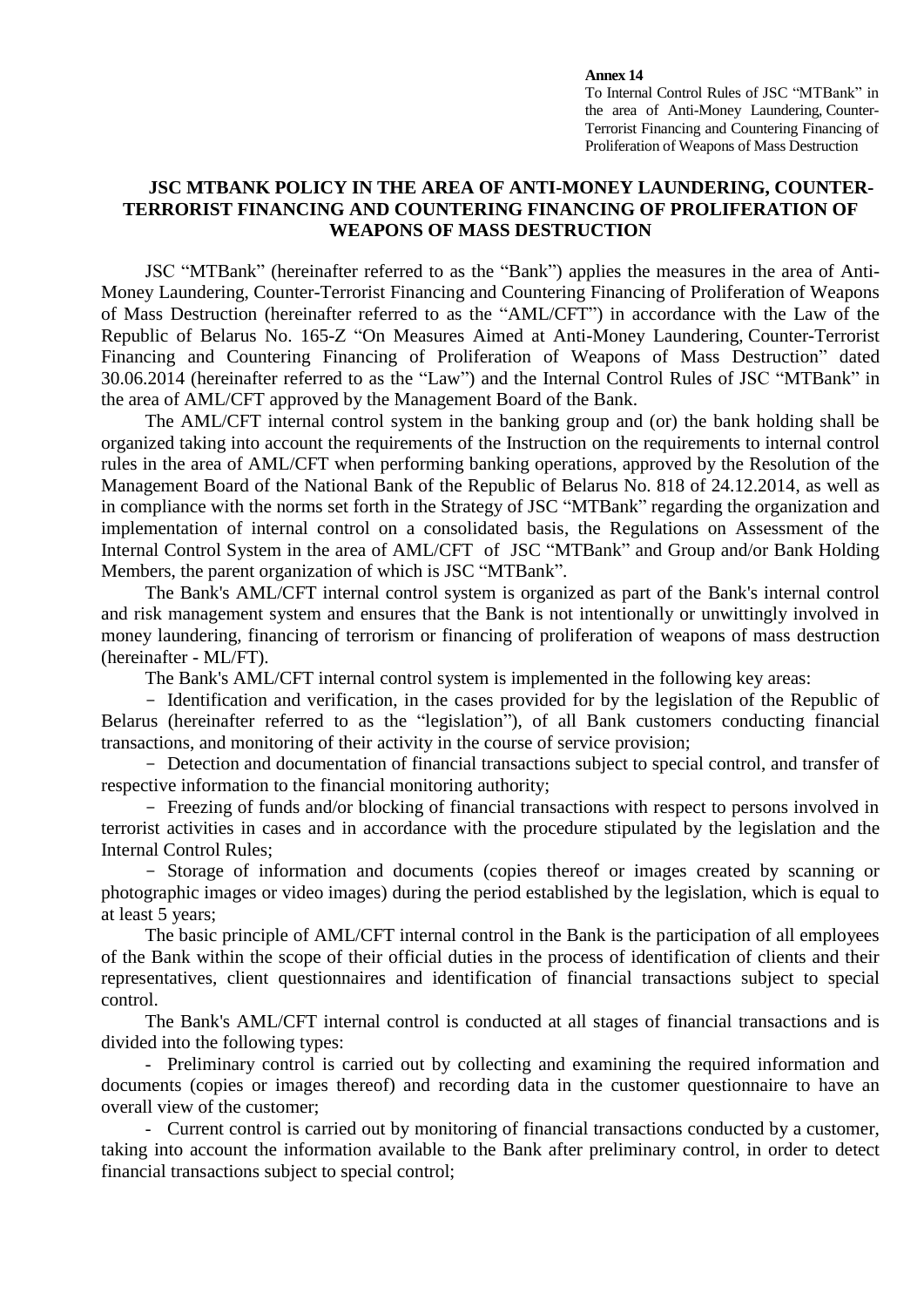Follow-up control is carried out by analyzing customer's transactions conducted in the preceding period in order to detect suspicious financial transactions of long-term character and which are not determined at the stage of current control as transactions subject to special control.

For the purpose of complying with the "Know Your Customer" principle, the Bank shall carry out identification and verification of the Bank's customers, their representatives and beneficiary owners.

Customer identification data acquired from the respective questionnaires and/or in any other way not contradictory to the legislation, shall be recorded in the customer questionnaire electronic database.

The Bank manages money laundering risks based on a risk-based approach that allows it to apply AML/CFT measures comparable to the assessed ML/FT risk.

Assessment of the Bank's activities by ML/FT risk levels includes as follows:

- risk of the customer's transactions for ML/FT purposes (risk of working with the customer);

- risk of using banking services (products) or financial services by customers for ML/FT purposes (risk of a banking service (product));
- internal assessment of the Bank's ML/FT risks.

The Bank quarterly performs a comprehensive assessment of the state of AML/CFT internal control system of the Bank and members of the banking group and (or) the banking holding, the parent organization of which is JSC "MTBank".

The Bank systematically, but at least once every three years, carries out an internal assessment of ML/FT risks, which is linked to the risk assessments of the banking sector and the sector of non-credit financial institutions carried out by the National Bank of the Republic of Belarus. The assessment is carried out taking into account national and sectoral ML/TF risks, the scale and specifics of the Bank's activities. If required and at the decision of the responsible AML/CFT official of the Bank, the assessment of high-risk areas of banking activities, as well as the assessment of internal controls, can be carried out more often than once every three years.

The Bank organizes the internal assessment of risks on a consolidated basis for the members of a banking group and (or) a banking holding, the parent organization of which is JSC "MTBank".

In the process of ML/FT risk management, the Bank implements procedures to identify and assess risks, monitor and control risks, as well as takes measures to limit (reduce) a high level of risk.

The Bank assesses the risk of working with a customer both before establishing a business relationship with the latter and in the process of servicing him/her. In this case, special attention is paid to financial transactions carried out by customers, work with whom is classified as high risk.

For the purpose of detecting suspicious transactions, the Bank shall use special criteria for identifying such transactions. Information about suspicious financial transactions shall be submitted by the Bank to the financial monitoring authority.

In the course of implementing the set of AML/CFT measures, the Bank shall be guided by the following principles:

 The Bank shall take reasonable and available under current circumstances measures to identify foreign public officials, public officials of international organizations, persons occupying positions included in the list of government positions of the Republic of Belarus determined by the President of the Republic of Belarus, their family members and close associates among customers and their beneficial owners, and also identify entities beneficially owned by such persons. The Bank shall enter into (or extend) written agreements with foreign public officials or with entities beneficially owned by them only upon obtaining a written approval of the Bank's CEO or persons authorized by him/her;

- The Bank shall not open and keep bank accounts for anonymous holders (where a person seeking for a bank account fails to provide documents required for identification) as well as open and keep bank accounts for holders that use fictitious names (aliased names);

 The Bank shall not open bank accounts to individuals without the personal presence of the person opening the account or his/her representative, except for cases when a bank account is opened for the customer with whom a current (settlement) bank account agreement is concluded, and in other cases stipulated by the legislation;

 The Bank shall not enter into correspondent relationships with shell banks. The Bank shall take measures aimed at preventing the establishment of relationships with non-resident banks, if the Bank is aware of the fact that their accounts are used by shell banks;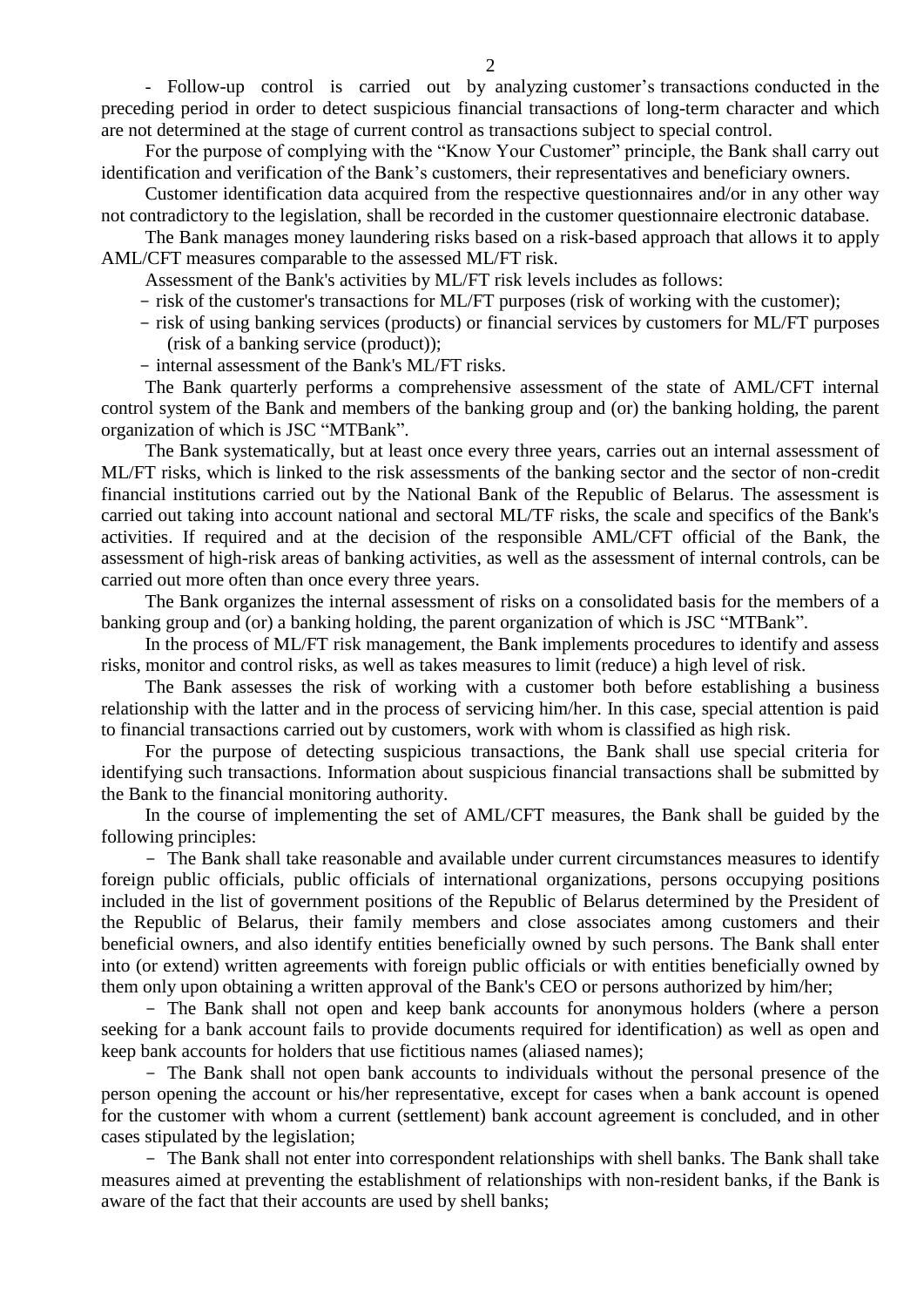The Bank shall not establish contractual relations with customers whose authorized fund is divided into bearer shares, if the customer fails to provide information on beneficial owners at the stage of establishing contractual relations;

 The Bank shall not establish contractual relations with trusts and other organizations engaged in trust management of assets, as well as charitable foundations and other non-profit organizations engaged in such activities, if they fail to provide information on beneficial owners at the stage of establishing contractual relations.

- The Bank shall not inform the customers of AML/CFT measures taken by the Bank (unless otherwise stipulated by the Law).

The Bank's employees shall undergo AML/CFT training in the form of instructions (introductory, scheduled, special). The training is conducted at least once a year and includes the identification of participants of financial transactions, registration of suspicious financial transactions, typology for identifying suspicious financial transactions, changes in AML/CFT legislation, and other issues. The AML/CFT knowledge of the Bank's employees is checked at least once a year.

For the purpose of further improvement of the Bank's AML/CFT internal control system, the Bank's internal procedures shall be constantly reviewed and updated in accordance with the legislative requirements and the recommendations of international organizations.

In the calendar year of 2018, within the framework of its operations, the Bank took part in the national ML/FT risk assessment, having conducted an internal assessment of ML/FT risks.

As of the date of the latest assessment of the AML/CFT internal control system (01.08.2021), the share of the Bank's customers classified as high risk is less than  $0.048\%$ , and the ratio<sup>1</sup> (in percent) of the Bank's involvement in conducting of suspicious financial transactions by its customers does not exceed permissible values and is 0.761%.

The Interdepartmental Commission for the evaluation of Anti-Money Laundering/Financing of Terrorism risks has approved the final report on the national assessment of risks in the Republic of Belarus. A summary of this report was published on the official website of the National Bank of the Republic of Belarus and is available at [http://www.nbrb.by/legislation/documents/Itogi-nacionalnoj](http://www.nbrb.by/legislation/documents/Itogi-nacionalnoj-ocenki-riskov-legalizacii-dohodov.pdf)[ocenki-riskov-legalizacii-dohodov.pdf.](http://www.nbrb.by/legislation/documents/Itogi-nacionalnoj-ocenki-riskov-legalizacii-dohodov.pdf) The summary features the following key insights:

- The following banking products were most frequently used in the schemes aimed at obtaining and laundering illegal income: bank transfers – all categories of predicate offences; money transfer systems and electronic money – crimes associated with drugs and human trafficking; bank payment cards – fraud and crimes associated with the use of information technology;

- Tax and/or money laundering offences were most frequently committed via limited liability companies, private unitary enterprises, and individual entrepreneurs. Following the adoption of the Decree of the President of the Republic of Belarus No. 14 "On Additional Measures to Prevent Illegal Minimization of Tax Amounts" dated 19 January 2016, the use of non-resident company details and settlement accounts has increased. The analysis showed that, as a rule, money laundering schemes (in accordance with the terminology used in the report on the national assessment of risks) use details of companies registered in the United Kingdom, with a settlement account opened at a Latvian bank;

- Taking into account the global trends, the number of offences associated with information technology is expected to increase. In view of this, the entities performing financial transactions should identify and assess ML/FT risks, which may emerge in connection with the development of new products and new business practices, including transfer mechanisms, and the use of new and developing technologies both for new and existing products (virtual currencies, electronic casinos, etc.);

- The following risks should be considered as potential risks of money laundering in the credit and financial sphere: use of money transfer systems for transferring funds without opening an account for the purpose of money laundering; theft of funds from bank payment cards; use of operations involving refund of payments for goods (works, services) to bank payment cards at sales outlets for the purpose of money laundering; receipt of cross-border money transfers as loans, including interest-free ones, and crediting of own funds for the purpose of receiving and/or laundering illegal income; performance of transactions with cash, including currency exchange transactions, in large amounts for the purpose of

 $\overline{a}$ 

<sup>1</sup> Ratio (%) = (amount of suspicious financial transactions performed by the Bank's customers) / (amount of debit turnovers on the accounts of the Bank's customers) \*100%